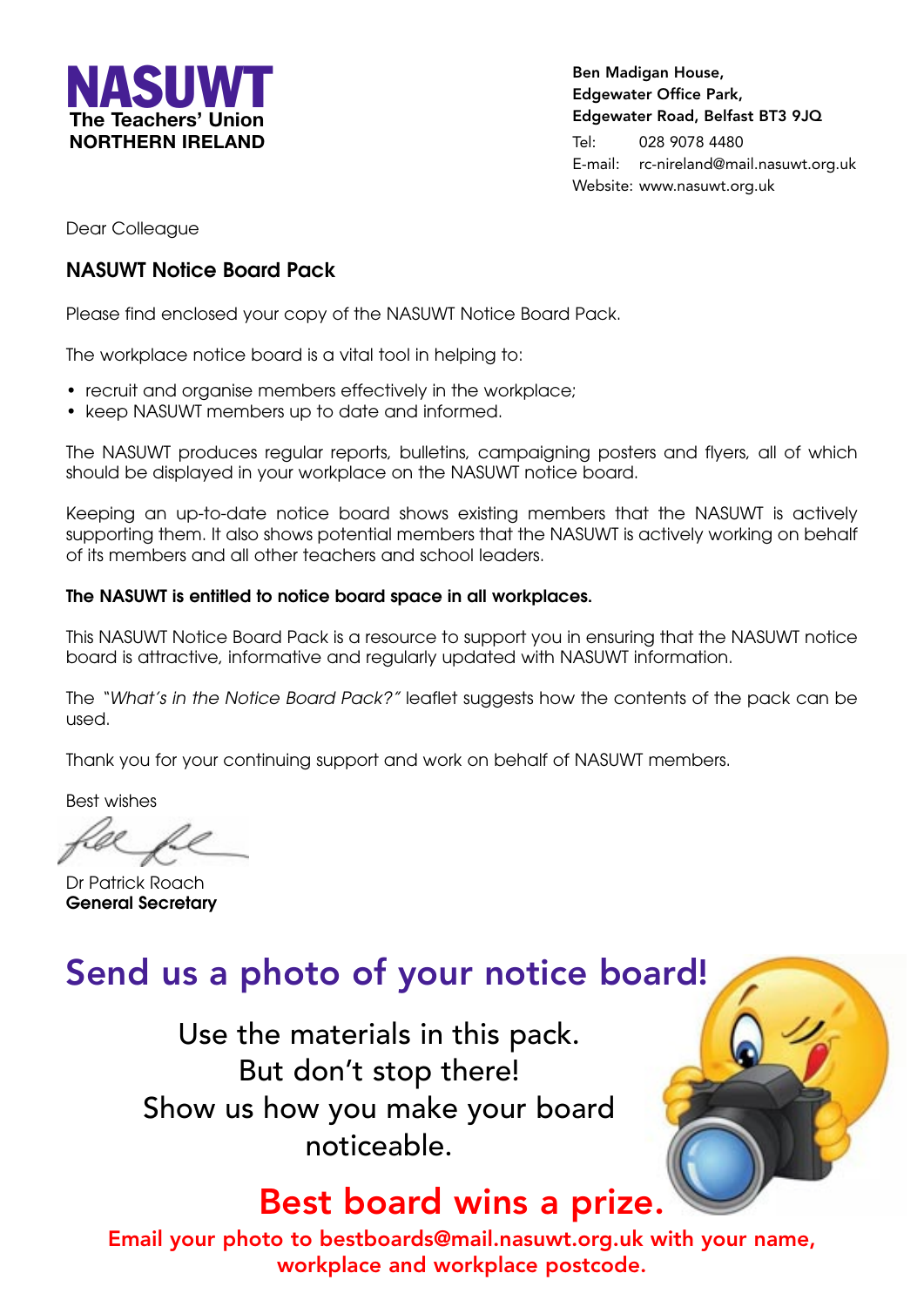

# **whats in the notice board pack**? **<sup>l</sup>**



#### **Notice Board Header**

Display this to denote the NASUWT notice board. The NASUWT is entitled to notice board space in all workplaces.



#### **Union Meeting Poster**

Use this to publicise to members in your workplace NASUWT meetings being held either in the workplace or called by the NASUWT Local Association.



#### **NASUWT Contact Details**

Display this on the NASUWT notice board to ensure members have easy access at all times to the contact number for the NASUWT Northern Ireland Centre.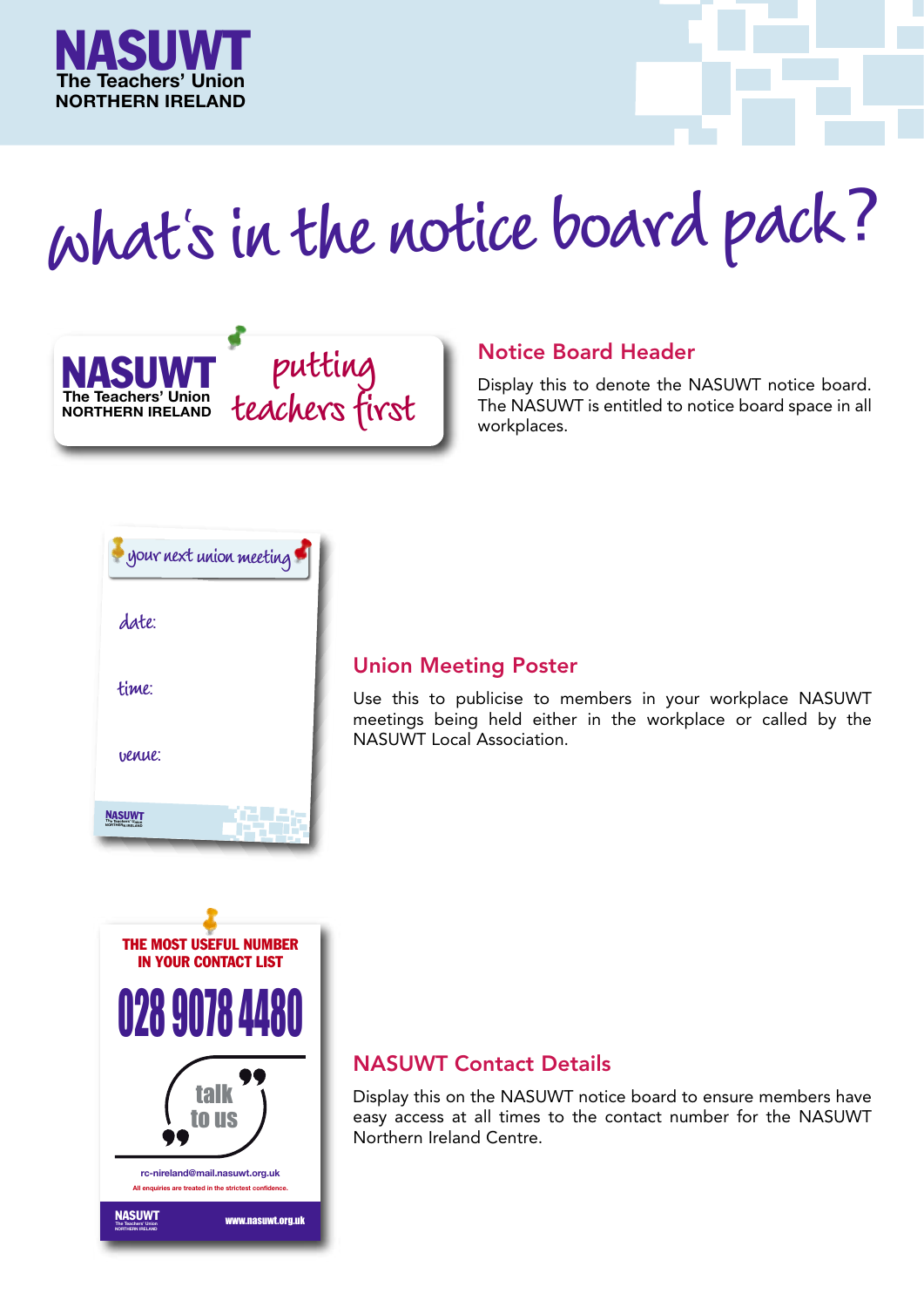

#### **Membership Offer**

Display this on the notice board to publicise to non-members the NASUWT's unrivalled FREE membership offer and to ensure members know of the Love2shop voucher scheme for recruitment.

#### **Workplace Representative/Contact Details**

Most NASUWT workplaces have an accredited NASUWT Representative.

Some workplaces have an NASUWT contact who will support members by passing on information.

Place this on the NASUWT notice board so that members and those interested in joining the NASUWT know who to contact in the workplace.



**All materials can be downloaded from www.nasuwt.org.uk or request additional copies rc-nireland@mail.nasuwt.org.uk**



#### NASUWT www.nasuwt.org.uk **The Teachers' Union**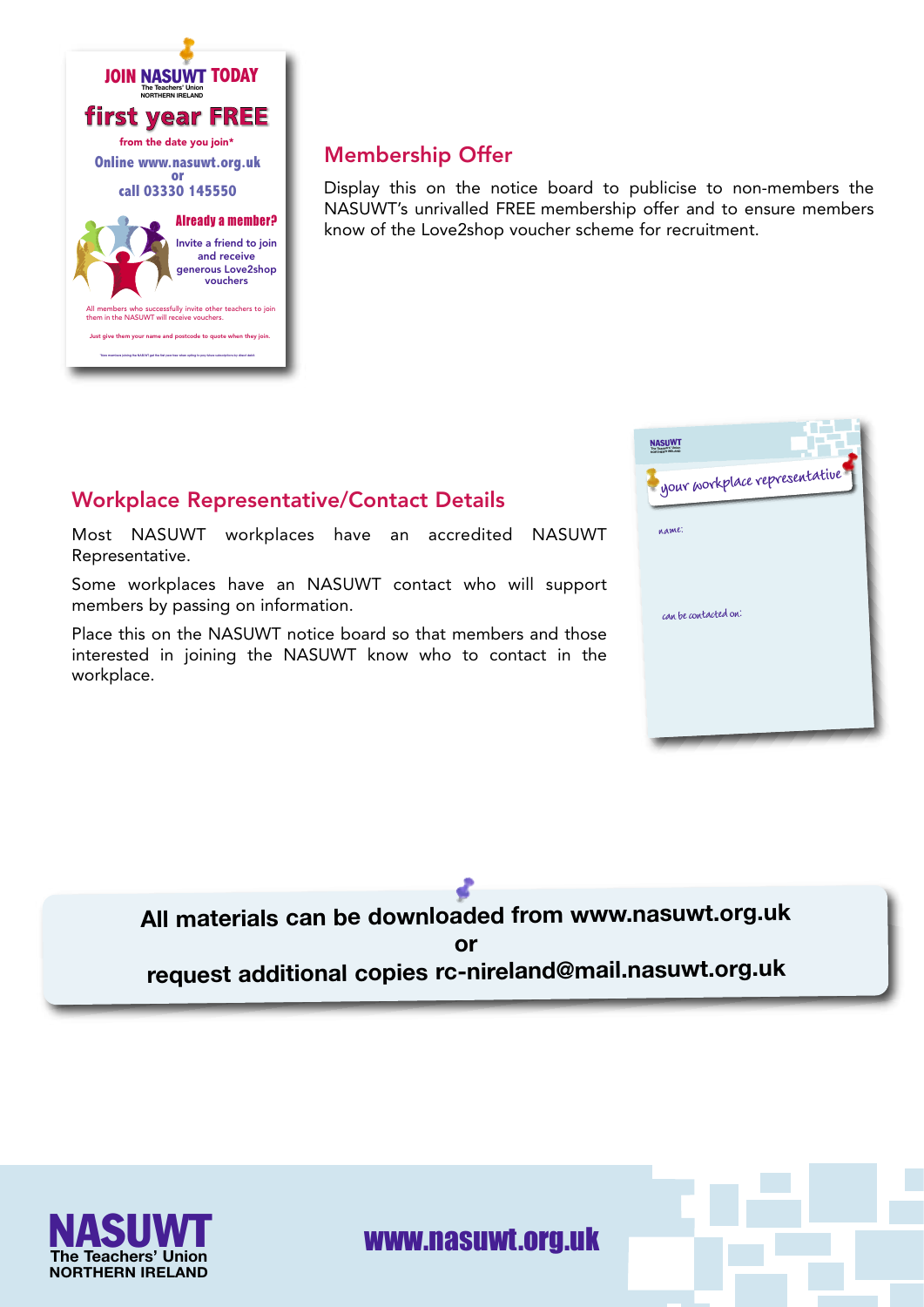



**name**:

**can be contacted on**: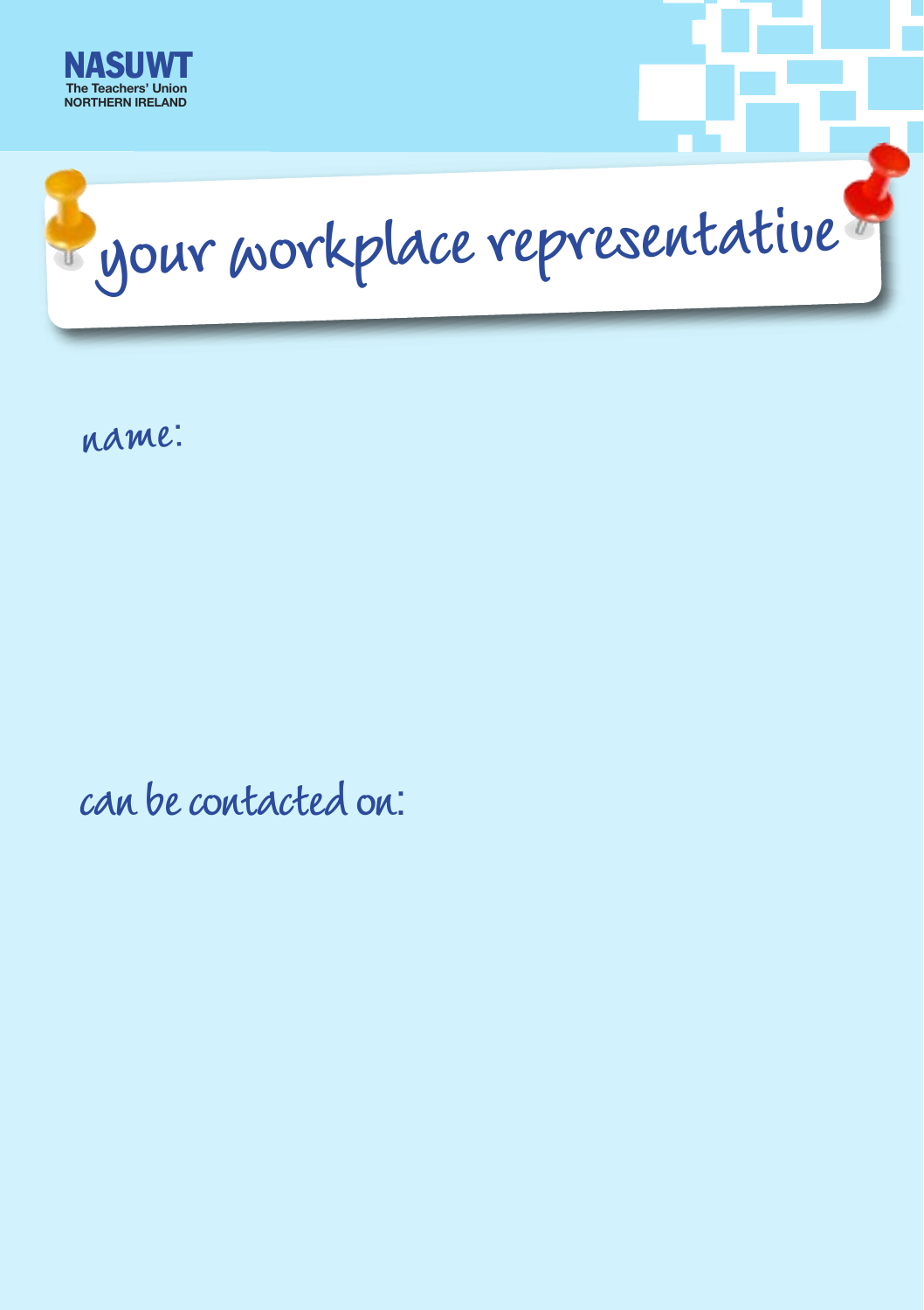



**name**:

**can be contacted on**: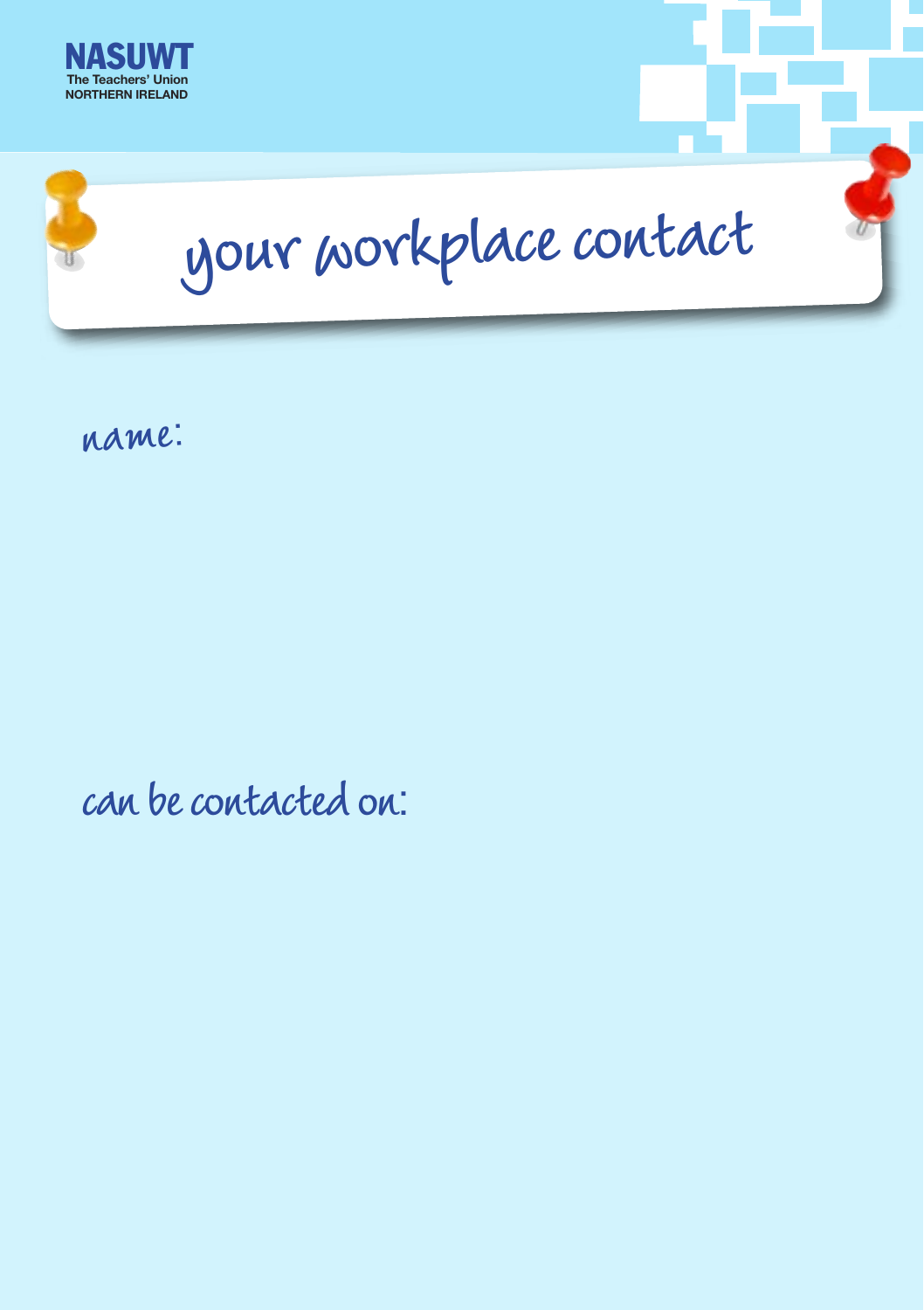

**date**:



## **venue**:



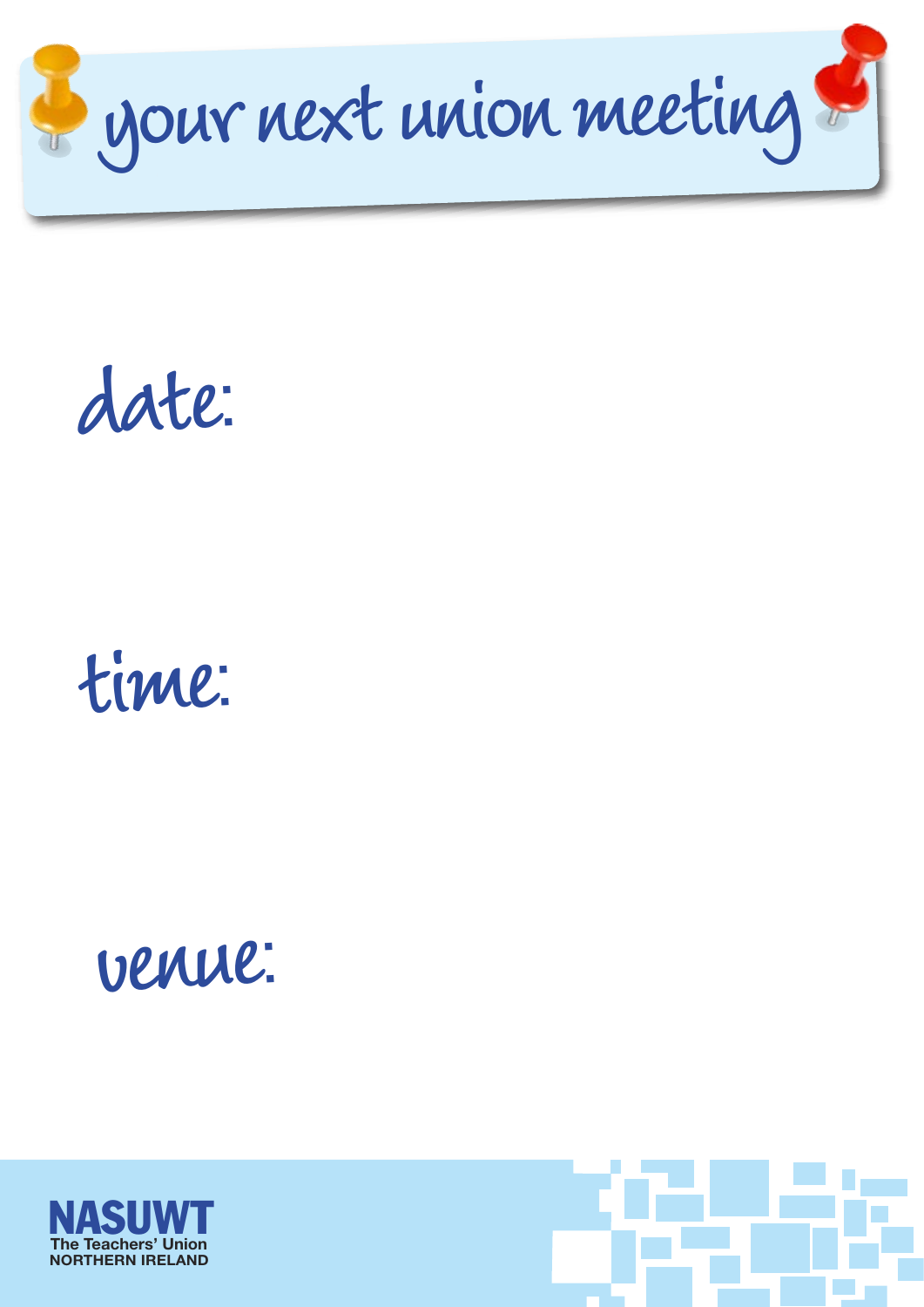### THE MOST USEFUL NUMBER IN YOUR CONTACT LIST

# 028 9078 4480



#### **rc-nireland@mail.nasuwt.org.uk**

**All enquiries are treated in the strictest confidence.**



www.nasuwt.org.uk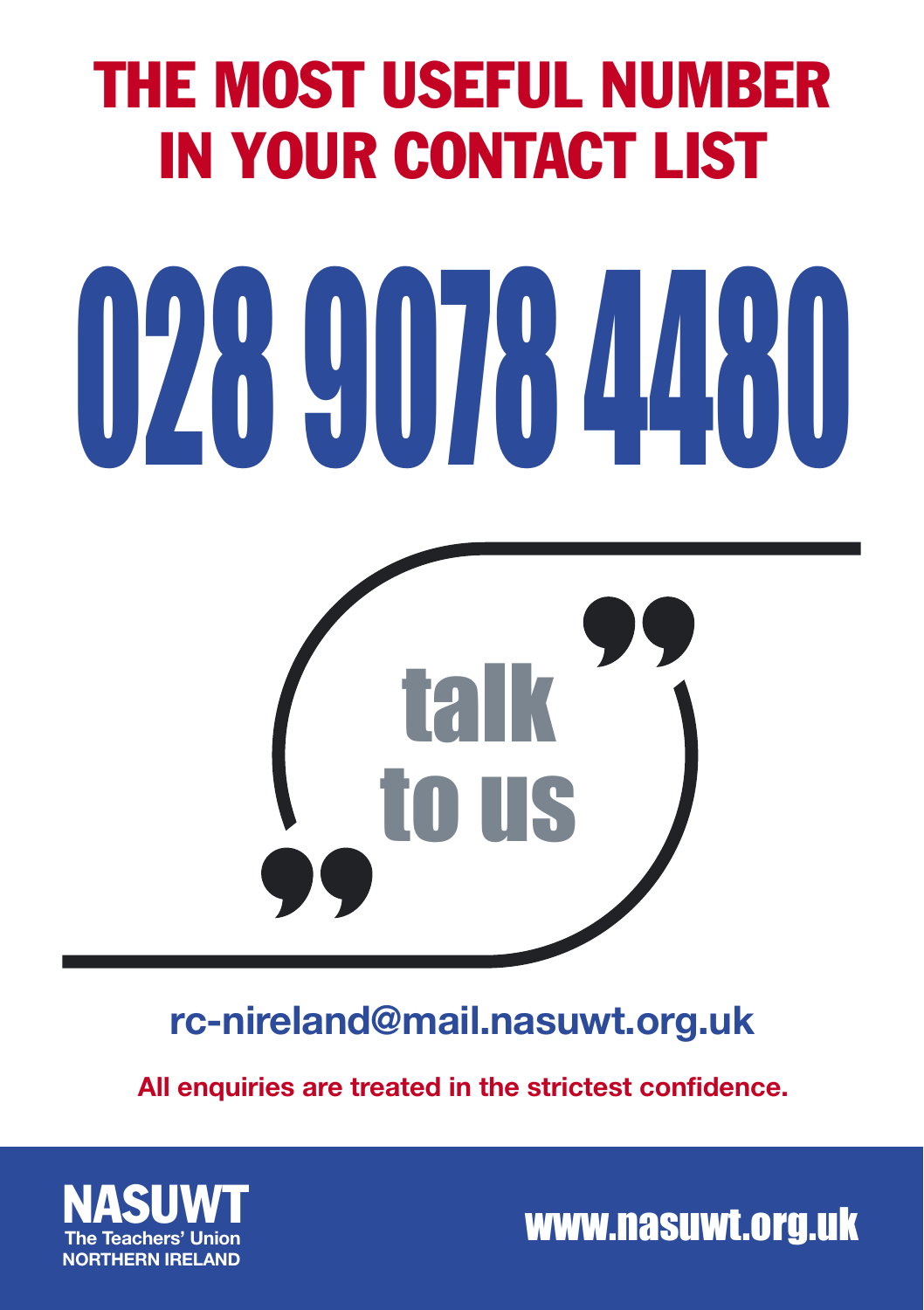#### **JOIN** NASUWT **TODAY The Teachers' Union NORTHERN IRELAND**



## **from the date you join\* Online www.nasuwt.org.uk**  call 03330 145550



## Already a member?

**Invite a friend to join and receive generous Love2shop vouchers**

All members who successfully invite other teachers to join them in the NASUWT will receive vouchers.

**Just give them your name and postcode to quote when they join.**